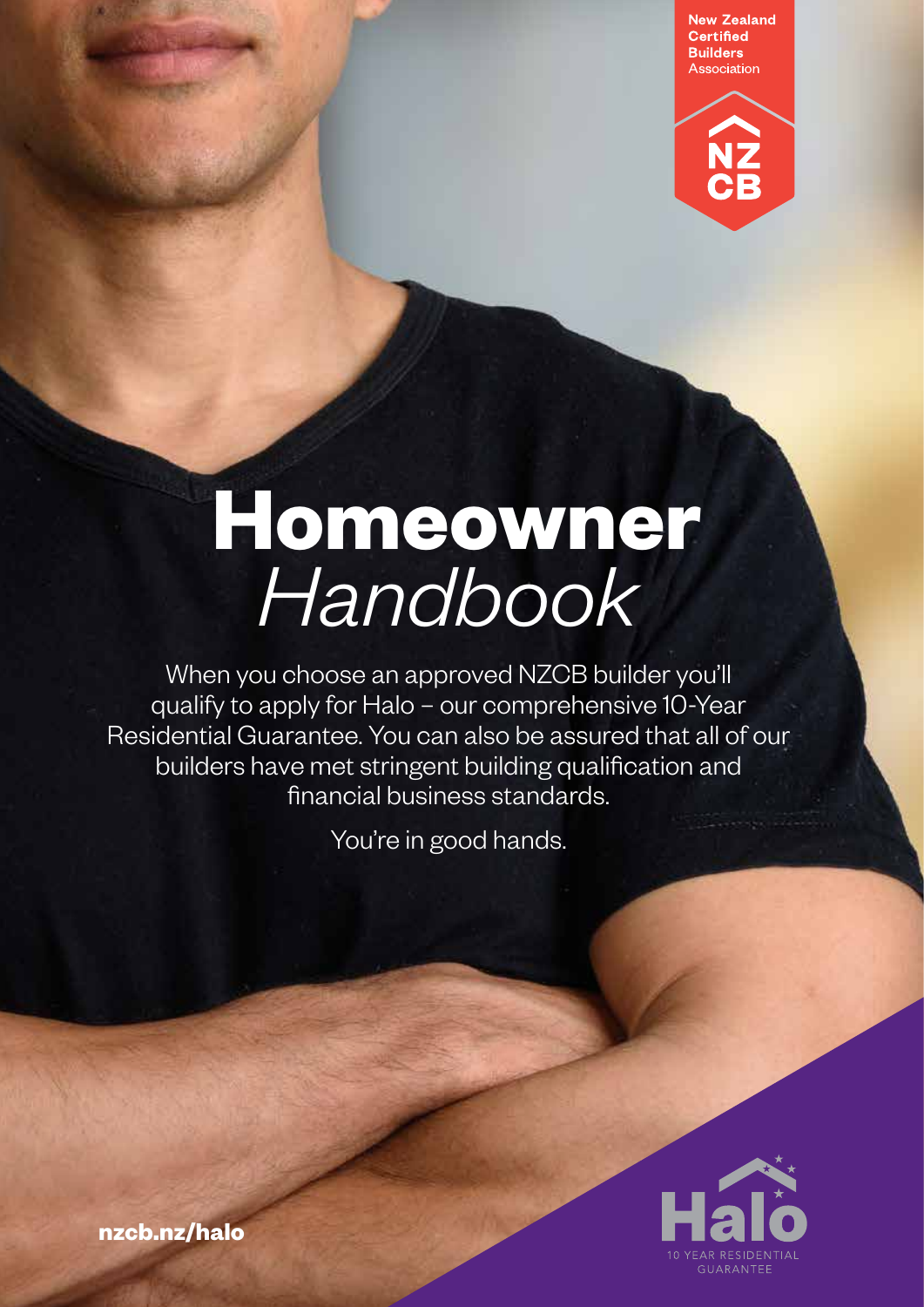### **Contents**

- Disclosure Information **03**
- Section 1 Introduction **04**
- Section 2 Important Information **06**
- Section 2 The Guarantee at a glance **07**
- Section 3 What part of the build is covered? **08**
- Section 3 What are you covered for? **09**
- Section 4 What is not covered? **12**
- Section 5 Making a claim **14**
- Section 6 General Terms **15**
- Section 7 Definitions **17**

## **Build with complete peace of mind**

 $\top$ 

**When you build with an approved member of New Zealand Certified Builders, and you get a Halo 10-Year Residential Guarantee, you're protected.**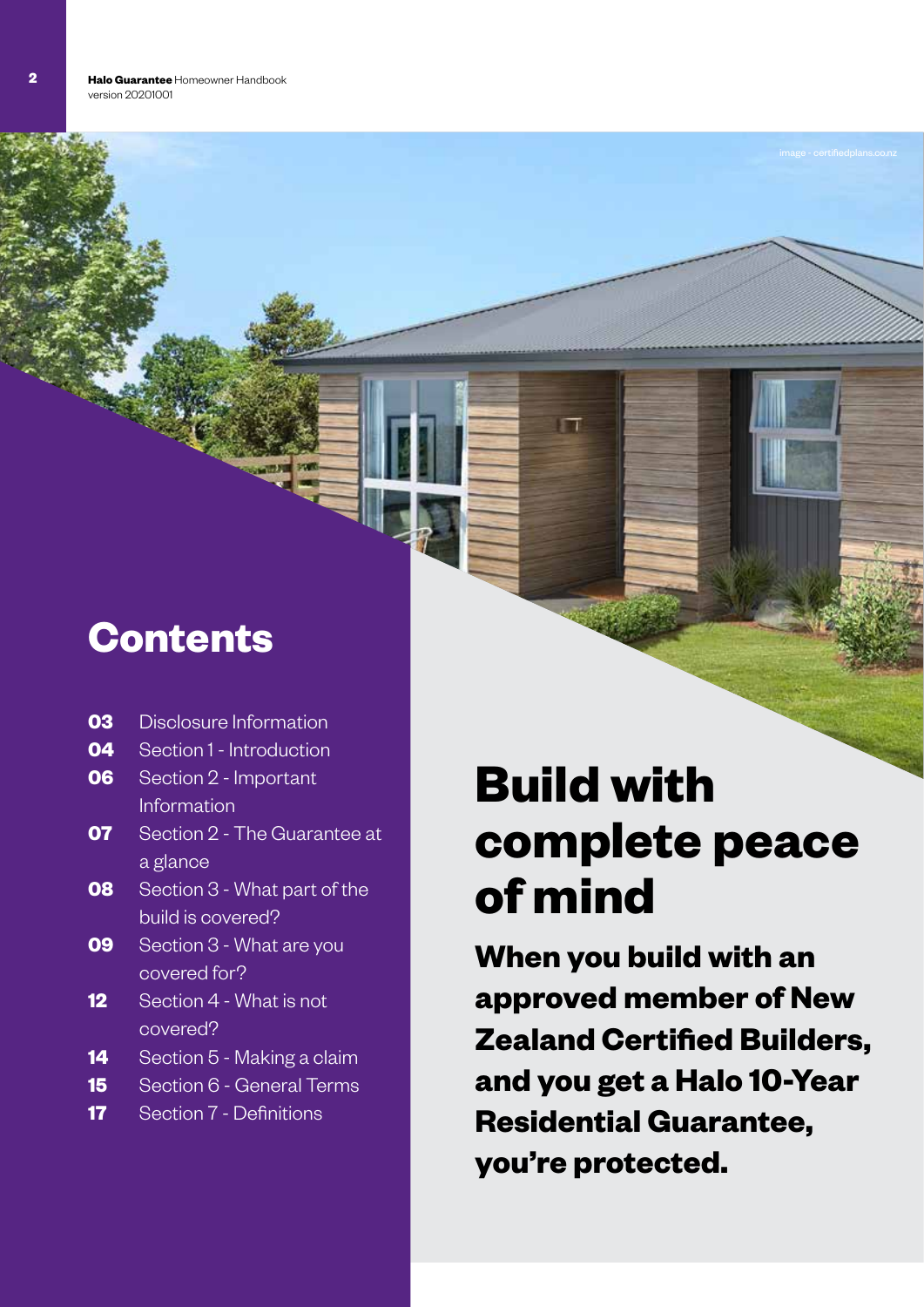### **Disclosure Information**

It is uncertain to what extent the Consumer Guarantees Act 1993 applies to building work. In any event, the Halo 10-Year Guarantee does not impact on your rights and remedies under that legislation. The Halo 10-Year Guarantee is a third party guarantee, the purpose of which is that you have Halo Guarantees Limited, standing behind the builder's obligations and agreeing (subject to the specific terms of the guarantee) to answer for the builder's default or liability in respect of those primary obligations owed to You by the builder.

#### **Your rights as a Consumer**

To the extent that the Consumer Guarantees Act 1993 applies to goods and/or services provided to you.

#### **Goods** must:

- be of acceptable quality
- be fit for a particular purpose that the consumer made known to the supplier, unless it was unreasonable for the consumer to rely on the supplier's skill when selecting the goods for that purpose
- match any description given to the consumer
- match any sample or demonstration model shown to the consumer
- be able to be legally sold to the consumer
- arrive on time and in acceptable condition
- have spare parts and repair facilities available for a reasonable time, unless the consumer is notified that the manufacturer does not undertake that repair facilities and parts will be available that comply with any express guarantee given by a manufacturer

#### **Services** must:

- be carried out with reasonable care and skill
- achieve the result the consumer made known to the business that the consumer was seeking, unless it was unreasonable for the consumer to rely on the businesses' skill to expect that result
- be finished by the agreed date or within a reasonable time if no completion date was agreed
- be supplied at the agreed price or at a reasonable price if no price was agreed

#### **Your right to change your mind and cancel**

You may let us know that you do not want the Halo 10- Year Guarantee within 5 working days of confirmation of the Guarantee, by giving written notice to Halo Guarantees Limited. By doing so, your Guarantee will be cancelled and the purchase price of the Guarantee will be refunded by Halo Guarantees Limited. In the event of cancellation of your Guarantee, the refund made by Halo Guarantees Limited will be made to the person that made payment of the Guarantee purchase price to Halo Guarantees Limited. Notice of cancellation should set out your name, the address of the Property and clearly state that you want to cancel the Guarantee. The notice of cancellation must be sent to:

- Halo Guarantees Limited PO Box 13415, Tauranga Central, Tauranga 3141
- applications@halo.nz

The purchase price of the Guarantee ranges from \$300.00 - \$1,640.00 (excluding GST) depending on the Contract Price of the Project and varying levels of cover are provided for up to 10-Years after the Practical Completion Date of the Works.

All of the terms and conditions of the Guarantee and all rights and obligations of both you and Halo Guarantees Limited are set out in this document.

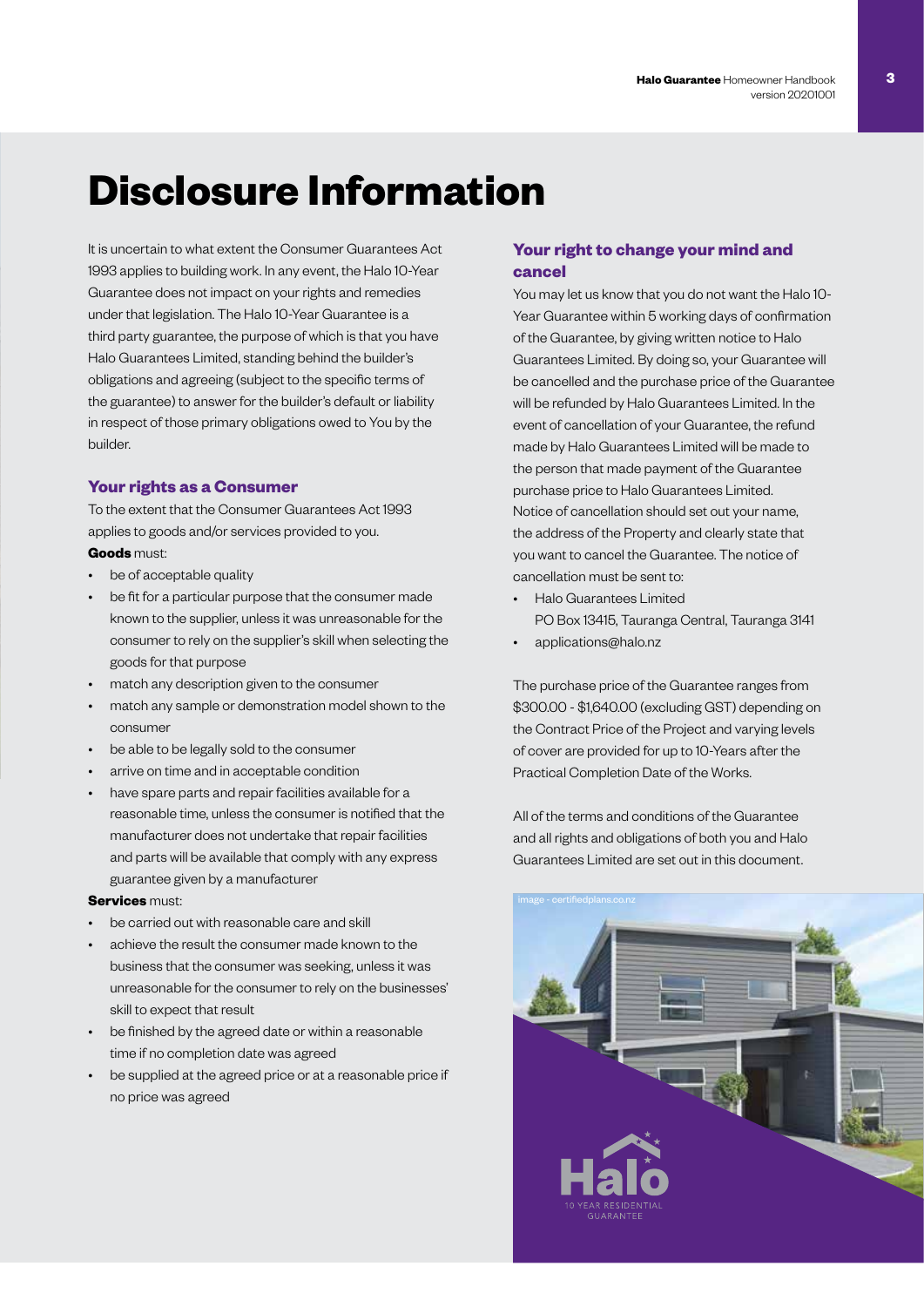### **SECTION 1 Introduction**

The Halo 10-Year Residential Guarantee Scheme has been developed in conjunction with and is tailor-made for and is exclusively available to members of New Zealand Certified Builders Association (NZCB).

A Halo 10-Year Residential Guarantee protects you after the building process, and for the next 10-Years. It provides much greater protection than both the Building Act and Consumer Guarantees Act. While the vast majority of building projects will run smoothly, sometimes things do go wrong. The Guarantee provides protection when these issues arise. It may also be that your builder stops working as a builder during the 10-Years after completion. The Guarantee is there to protect your housing investment.

Regardless of what happens in the future, your Halo Guarantee will be there to help you for the next full 10-Years following completion – it's peace of mind, guaranteed.

It has key components which are considered essential for NZCB's flagship guarantee product:

- Halo has been developed to provide confidence and protection to homeowners
- Simple and flexible administration
- Competitive premiums
- If something does go wrong after the completion of your build, then provided the terms and conditions are met your Guarantee will cover it and we will step in to help you fix any agreed problems or pay you a cash settlement to enable you to do so
- It adds value to your property
- It's fully transferable if you decide to sell
- It helps finance your build, as many banks prefer that a guarantee be present
- It costs less than 1% of the total build cost to protect your biggest investment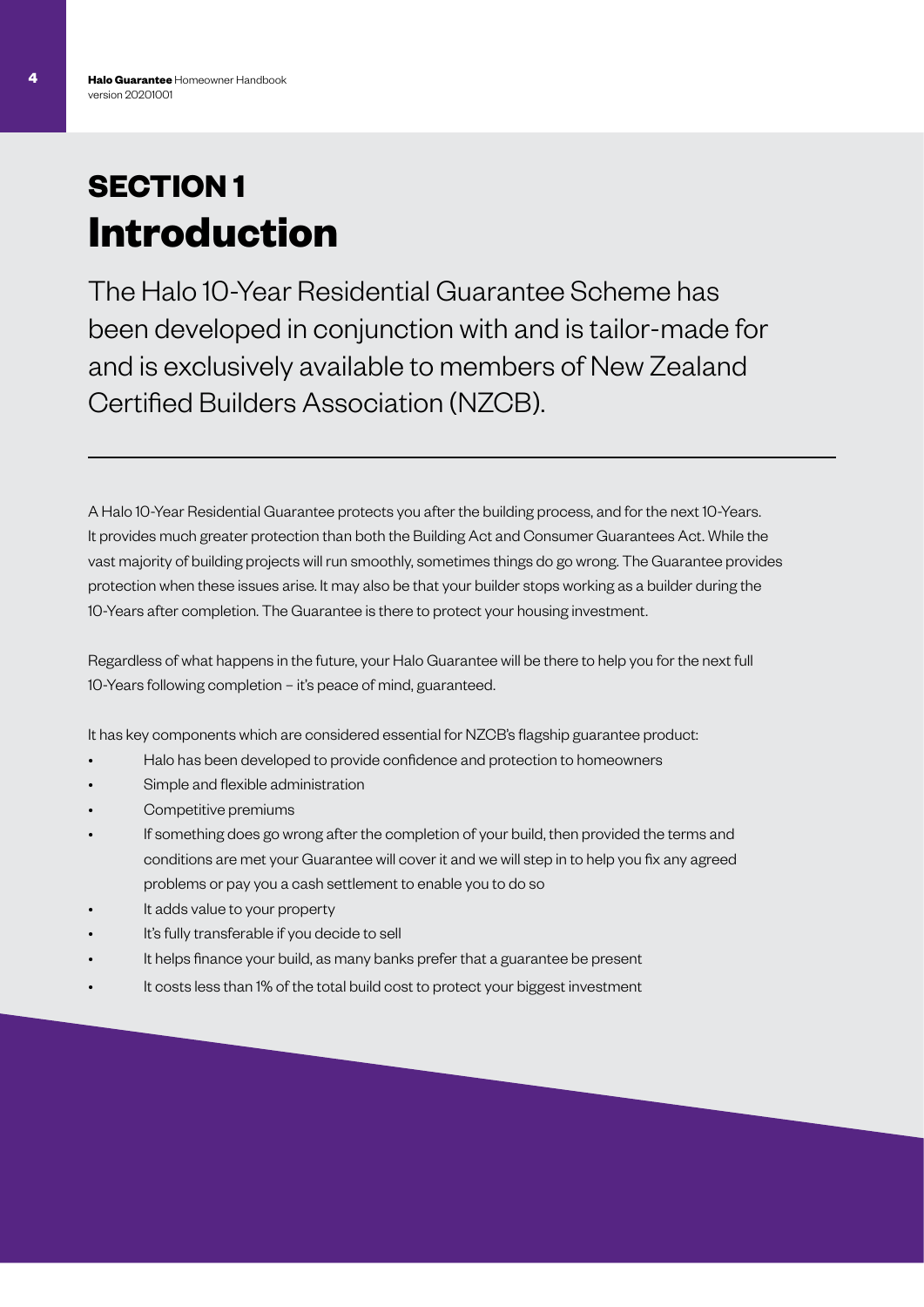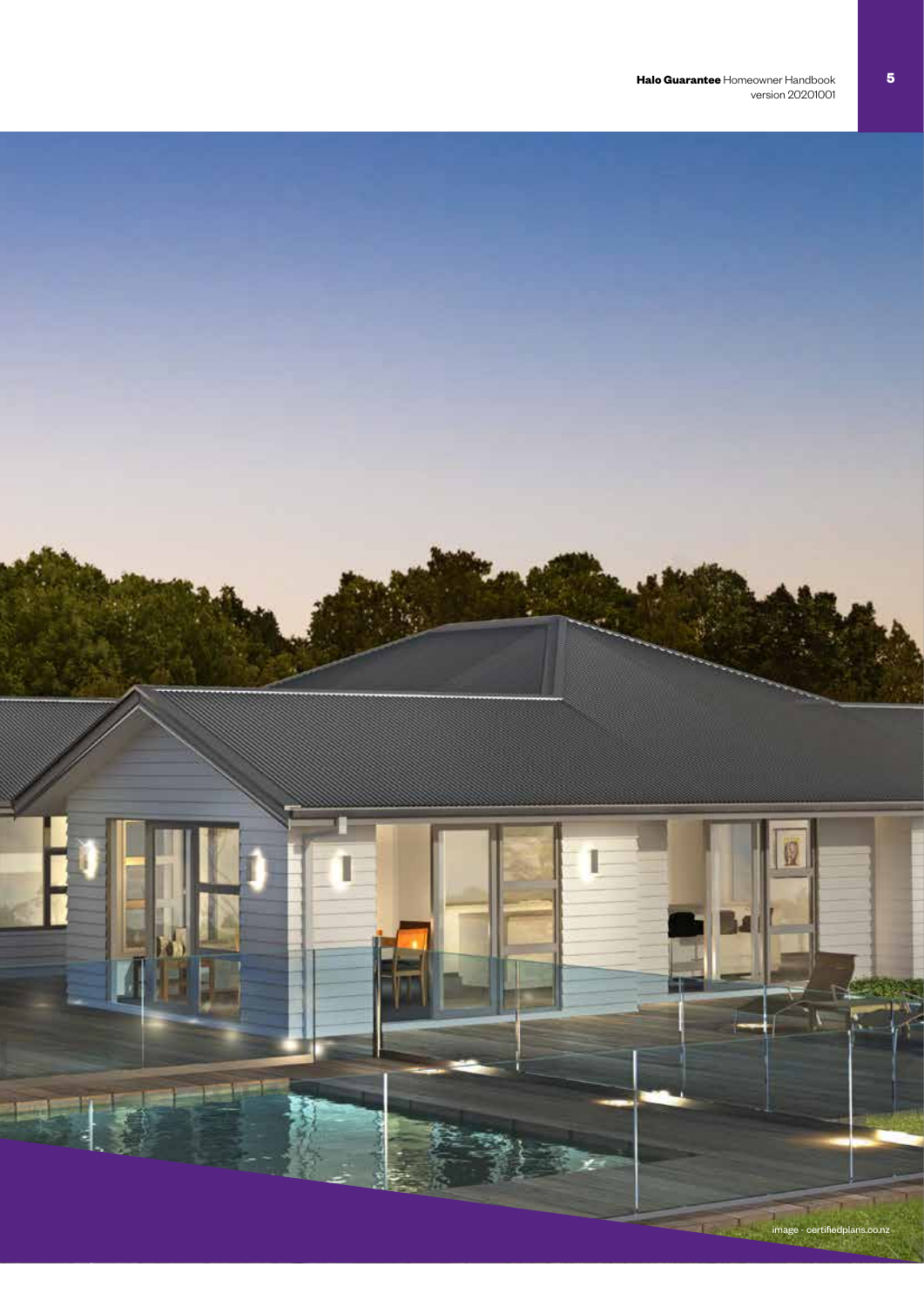### **SECTION 2 Important Information**

#### **It is important that:**

- You check Your Guarantee Schedule (if applicable) to ensure the details are correct
- You notify Us as soon as possible of any inaccuracies on Your Guarantee Schedule
- You comply with any obligations detailed under each section of this document and under the Guarantee Agreement as a whole
- You read the claims conditions in section 5 of this document. If You do not meet these conditions We may reject a claim

#### **What does it cost?**

Generally, the cost of a Guarantee is less than 1% of the total build or renovation cost.

| <b>Building Contract Value (incl. 15% GST)</b> | <b>Guarantee Fee</b><br>(excl. GST) | <b>Guarantee Fee (incl.</b><br>15% GST) |
|------------------------------------------------|-------------------------------------|-----------------------------------------|
| Up to \$30,000                                 | \$300.00                            | \$345.00                                |
| \$30,001 to \$150,000                          | \$520.00                            | \$598.00                                |
| \$150,001 to \$250,000                         | \$690.00                            | \$793.50                                |
| \$250,001 to \$400,000                         | \$910.00                            | \$1,046.50                              |
| \$400,001 to \$500,000                         | \$1,085.00                          | \$1,247.75                              |
| \$500,001 to \$750,000                         | \$1,160.00                          | \$1,334.00                              |
| \$750,001 to \$1,000,000                       | \$1,475.00                          | \$1,696.25                              |
| \$1,000,001 to \$1,750,000                     | \$1,640.00                          | \$1,886.00                              |
| over \$1,750,001                               | Price on Application                | Price on Application                    |

*Additional Guarantee Levy = \$20.00+GST per guarantee*

#### **Period of Cover**

The period of cover under this Guarantee begins on the Practical Completion Date of the Works and ends 10-Years after that date, unless the Guarantee is cancelled earlier in accordance with the terms and conditions of this document.

Making a claim does not bring the Guarantee to an end.

#### **Maximum Limit of Guarantee Cover**

Maximum total cover for all claims under the Guarantee = \$1,000,000 including GST or value of the Building Contract, whichever is the lesser.

Maximum total cover of any one claim under the Guarantee = \$250,000 including GST or value of the Building Contract, whichever is the lesser.

#### **Accuracy of Information**

In deciding to offer/accept this Guarantee and in setting the terms and cost, We have relied on the information in the Guarantee Application Form or Guarantee Schedule, whichever is applicable.

If You become aware that any information You or the Builder has given is incomplete or inaccurate, you must contact Us as soon as possible. Any notice may be delivered to: Halo Guarantees Limited

PO Box 13415, Tauranga Central, Tauranga 3141 or applications@halo.nz

If the information in the Guarantee Application Form or Guarantee Schedule is not accurate, We may refuse to accept a claim and/or cancel the Guarantee.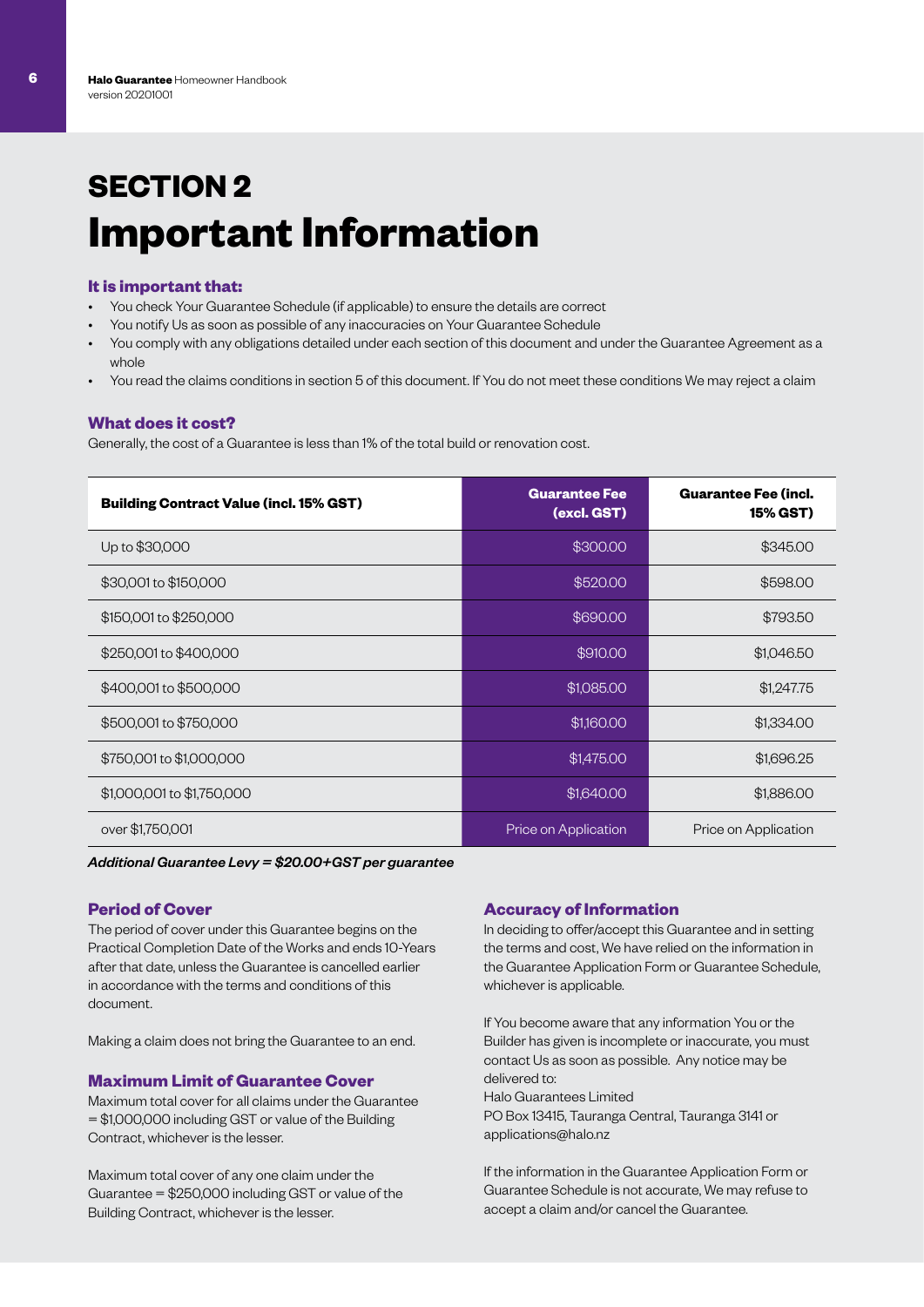### **The Guarantee at a glance**

If your NZCB builder is using an NZCB Building Contract online, your Halo Guarantee Application is automatically sent to Halo Guarantees Limited. If your NZCB Builder is using an NZCB hardcopy Building Contract or another type of Building Contract, then you will manually have to complete a Halo Guarantee Application form.

| <b>HALO 10-YEAR RESIDENTIAL GUARANTEE</b>                                                                                                                                                                               | <b>COVER TIME FRAME</b>                                                                                                                                               | <b>HOW MUCH ARE YOU</b><br><b>COVERED FOR?</b>                                                                                                |
|-------------------------------------------------------------------------------------------------------------------------------------------------------------------------------------------------------------------------|-----------------------------------------------------------------------------------------------------------------------------------------------------------------------|-----------------------------------------------------------------------------------------------------------------------------------------------|
| <b>Application process</b>                                                                                                                                                                                              |                                                                                                                                                                       |                                                                                                                                               |
| Ensure your Halo Guarantee <b>Application</b> has been sent                                                                                                                                                             | You must apply before<br>building work starts                                                                                                                         |                                                                                                                                               |
| <b>Guarantee Acceptance</b><br>We will let you know when your guarantee has been<br>accepted (after processing your application and<br>payment of the guarantee fee is received) in the<br>form of an electronic letter | The Halo Guarantee<br>commences on the<br>Possession Date or<br>the Completion Date<br>(whichever is the earlier)<br>and ends on the 10th<br>anniversary of that date |                                                                                                                                               |
| <b>After building work is completed</b>                                                                                                                                                                                 |                                                                                                                                                                       |                                                                                                                                               |
| Materials and Workmanship defects<br><b>Structural and Non Structurall</b>                                                                                                                                              | You are covered for 2<br>years after building work is<br>completed                                                                                                    | Maximum total for all<br>claims over the life of the<br>Guarantee = \$1,000,000 or<br>value of Building Contract,<br>whichever is the lesser* |
| Structural defects                                                                                                                                                                                                      | You are covered for the next<br>8 years from Guarantee<br>Acceptance                                                                                                  | Maximum total for all<br>claims over the life of the<br>Guarantee = \$1,000,000 or<br>value of Building Contract,<br>whichever is the lesser* |
| Temporary accommodation during remedial work                                                                                                                                                                            | During remedial work                                                                                                                                                  | Covered up to 26 weeks                                                                                                                        |
| <b>Selling your property</b>                                                                                                                                                                                            |                                                                                                                                                                       |                                                                                                                                               |
| The Guarantee will be automatically transferred to a new<br>Owner multiple times during the life of the Guarantee                                                                                                       | <b>Transferring the Guarantee</b><br>does not extend any of the<br>timeframes above                                                                                   |                                                                                                                                               |

\* Maximum single claim \$250,000 or value of the Building Contract, whichever is the lesser.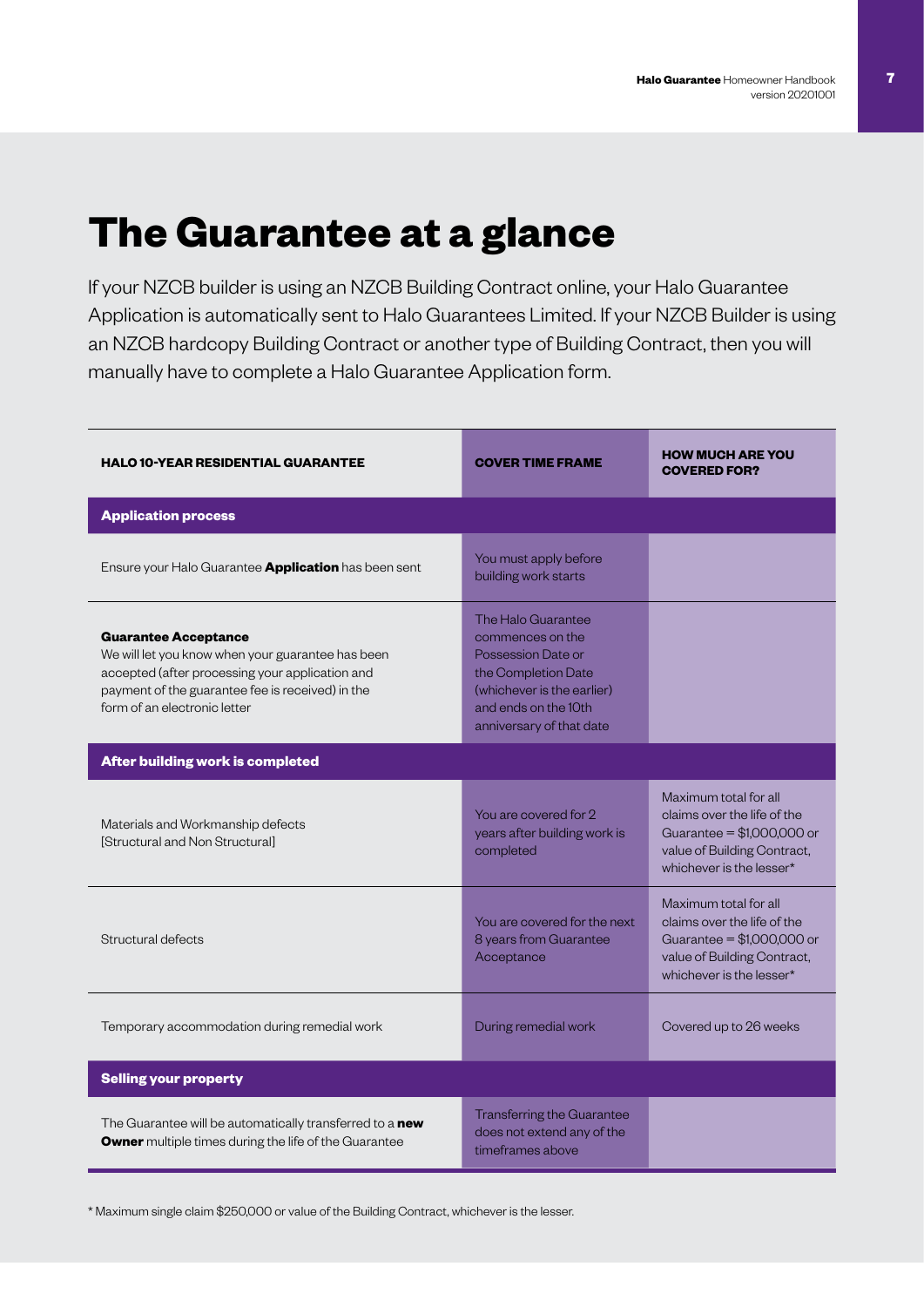### **What part of the build is covered?**

Building a new home or making a significant alteration is probably the biggest investment you'll ever make, and if anything goes wrong it could be the most costly too. Build with peace of mind with a Halo 10-Year Residential Guarantee.



#### **Floors**

[examples of structural elements]

- Concrete foundations, foundation walls and floor systems
- Piles and bracing elements, bearers, joists, subfloor framing
- Inter-story flooring
- Structural retaining and block walls

#### **Walls**

[examples of structural elements]

- Structural framing e.g. beams, lintels
- Bracing elements and fixings e.g. Ridged air barriers which provide bracing
- Structural steel portals, beams and columns

#### **Roof**

[examples of structural elements]

- Trusses, rafters, purlins, tile battens and bracing members
- Ceiling diaphragms
- Sheathing material such as ply

#### **Decks**

[if cover goes outside of primary structure]

- Piles and bracing elements, bearers, joists, stringers, subfloor framing
- Decking material
- Balusters, handrails, posts
- Pergola or other structure over, if carrying a roof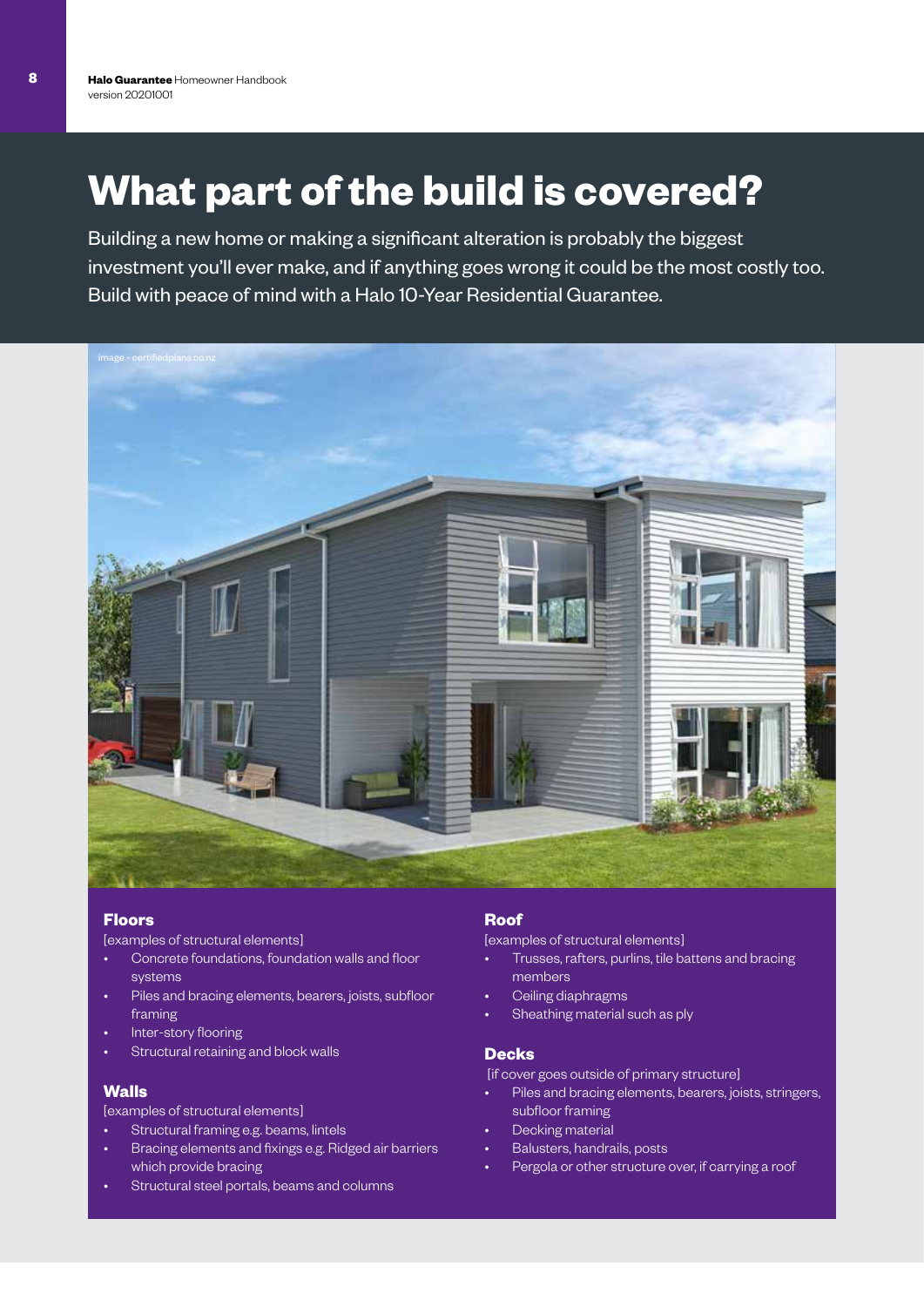### **SECTION 3 What are you covered for?**

#### **Cover During Workmanship and Materials Defect Guarantee Period**

We will cover You for a Workmanship and Materials Defect in the Works or the Sub-Works (as applicable), discovered and notified by You to Us during the Workmanship and Materials Defect Guarantee Period, that arises due to the Builder's unlawful failure.

#### **Workmanship and Materials Defect means:**

Building work or materials that have either failed or are not in compliance with the New Zealand Building Code and the New Zealand Standards applicable at the time of the Practical Completion Date whereby the item is not fit for its intended use and does not fall within the tolerances as set out in the Guide to Acceptable Tolerances applicable at the Practical Completion Date.

#### **Special Conditions Applicable to Cover for Workmanship and Materials Defect**

We will not provide cover for a Workmanship and Materials Defect unless:

- the Works or the Sub-Works (as applicable) have reached Practical Completion; and
- the Builder has been notified and has failed to rectify the Workmanship and Materials Defect within a reasonable timeframe, and/or
- the Builder has withheld consent to resolve the dispute by using a disputes resolution service or other legally binding process, or
- the Builder fails to comply with the decision of the disputes resolution service or other legally binding process.

If a claim relates to materials used in the Works or the Sub-Works (as applicable), You must first make a claim under any warranty or guarantee given by the manufacturer or supplier of those materials.

#### **Cover During Structural Defect Guarantee Period**

We will cover You for a Structural Defect to the Works, discovered and notified by You to Us during the Structural Defect Guarantee Period, that arises due to the Builder's unlawful failure.

Structural Defect means a defect in:

- the foundation systems and footings; and/or
- beams, girders, lintels, and columns; and/or
- load bearing walls and partitions; and/or

• roof framing and floor systems that results in damage that renders the Residential Dwelling unsafe and not fit for living in.

For the purposes of this cover a Structural Defect also includes a defect (whether or not of the type defined immediately above) that allows water to penetrate into the Residential Dwelling from the exterior, and results in damage to the Residential Dwelling. However this weathertightness extension does not apply if the Residential Dwelling scores 12 or more on the risk matrix table E2/AS1 Table 2: Building envelope risk scores (which is a measure of weathertightness risk) published by the Ministry of Business, Innovation and Employment (MBIE).

#### **Special Conditions Applicable to Cover for Structural Defect**

We will not provide cover for a Structural Defect unless:

- a Code Compliance Certificate has been issued for the Works where required by the Building Act 2004, and
- the Builder has been notified and has failed to rectify the Structural Defect within a reasonable time frame, and/or
- the Builder has withheld consent to resolve the dispute by using a disputes resolution service or other legally binding process, or
- the Builder fails to comply with the decision of the disputes resolution service or other legally binding process.

If a claim relates to materials used in the Works or the Sub-Works (as applicable), You must first make a claim under any warranty or guarantee given by the manufacturer or supplier of those materials.

#### **Builder's Unlawful Failure**

For the purpose of a Workmanship and Materials Defect or Structural Defect claim under this Guarantee, the Builder's unlawful failure is where the Builder has failed to:

- supply materials that are in good order, suitable and fit for purpose for which they will be used, and new, unless stated otherwise in the Building Contract;
- carry out the Works or the Sub-Works (as applicable) in a proper and competent manner and with reasonable care and skill, in accordance with the plans and specifications forming part of the Building Contract and the relevant Building Consent;
- carry out the Works or the Sub-Works (as applicable) it has contracted to build in accordance with and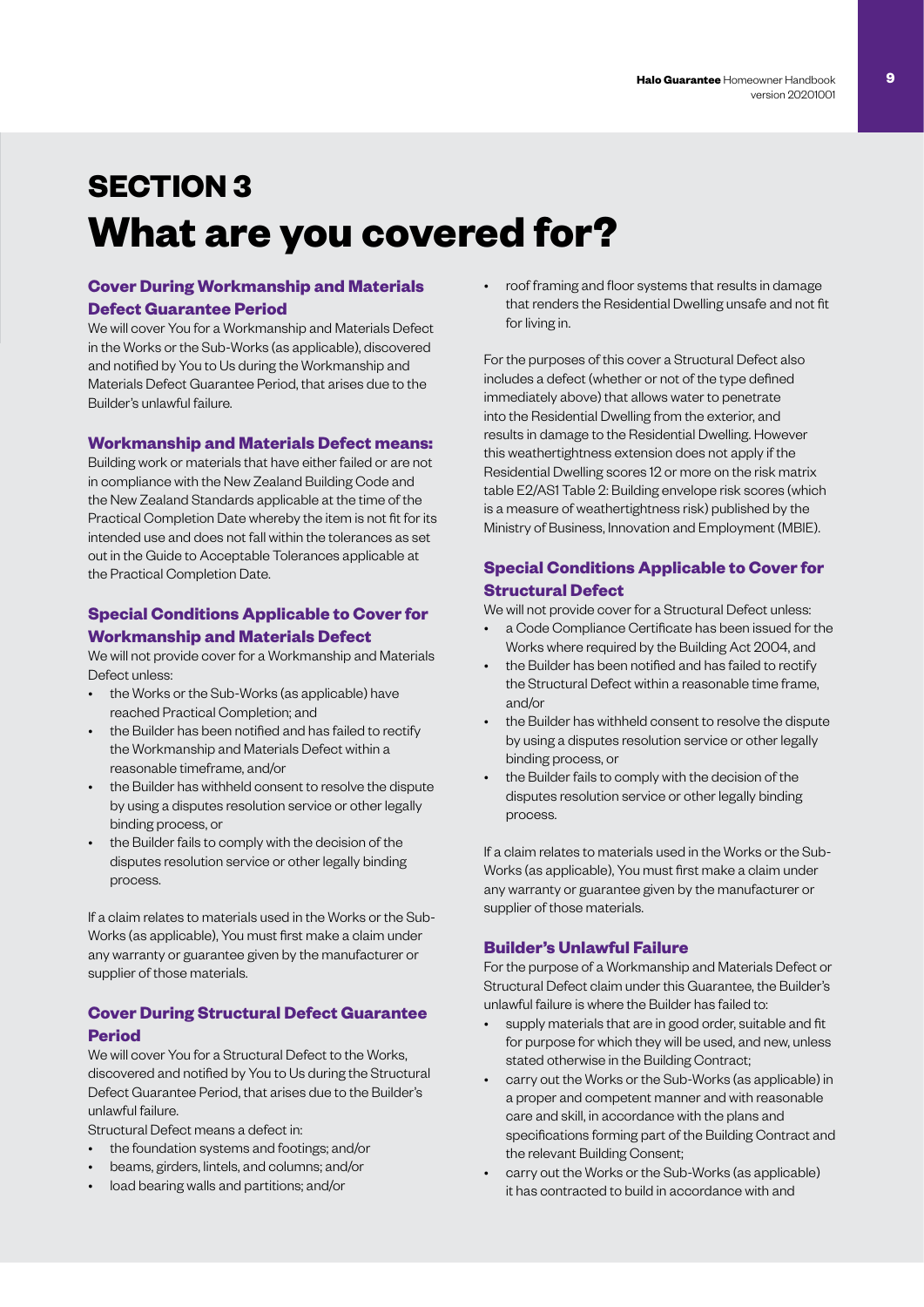in compliance with all relevant laws, and legal requirements including, inter alia the Building Act 2004 and the Consumer Guarantees Act 1993 and their regulations.

#### **Practical Completion**

The expression "Practical Completion" is defined in Section 7 of this Guarantee, as is "Practical Completion Date". This Guarantee contemplates that You and the Builder will agree on when that date has occurred, and that you will sign and return to Us the Completion Certificate which we will send you, so that there is certainty about when the Workmanship and Materials Defect Guarantee Period and the Structural Defect Guarantee Period commence. You are obliged to take all reasonable steps to ensure that We receive the completed and signed Completion Certificate promptly after Practical Completion. We may, but are not obliged to, send you prompts or reminders so that this obligation is not inadvertently overlooked.

However there will be occasions where, despite you taking all reasonable steps, it is not possible for You to reach agreement with the Builder as to when Practical Completion occurred, if at all. In those circumstances, for the sake of achieving certainty, this Guarantee provides for a default arrangement for determining as best We can, when that date occurred. One of the factors this default arrangement relies upon is the date by which You and the Builder agreed that the Works would be completed, or if there was no such agreement, then the estimated completion date which the Building Act 2004 requires You and the Builder to insert into the Building Contract (assuming it is not a commercial construction contract). In this Section we refer to these alternative dates as the "Contractual Completion Date".

Therefore, if We do not receive a fully compliant Completion Certificate from You within four months after the Contractual Completion Date (whether that is Your fault or not), We will (in our sole and unfettered discretion) decide when the Practical Completion Date was and will notify you accordingly. In making that decision We will endeavor to select a date that is as accurate as possible, taking into account all relevant information that is reasonably available to us, That information may include, but without any obligation on Our part:

• consultations with You, the Builder, and any third parties We may deem appropriate,

- the evidence on the Council property file,
- evidence of when you took possession of the Works, and
- our experience in these matters.

On notification to You of the selected date, it will become the Practical Completion Date by default.

#### **Cover for Additional Expenses**

If We accept a claim, We will provide cover for certain additional expenses that arise as a direct result of the Structural Defect or Workmanship and Materials Defect (whichever is applicable). This cover for additional expenses is for the Builder's liability in relation to:

#### Additional Costs

Such additional costs and expenses that are necessarily incurred solely in order to comply with building legislation or local authority requirements, provided that We will not cover costs that would have been incurred irrespective of the Builder's default.

#### Alternative Accommodation Costs

All reasonable additional costs and expenses for a period not exceeding 26 weeks in respect of removal, storage and alternative accommodation whilst the Residential Dwelling is uninhabitable as a consequence of a claim under this Guarantee.

#### Fees

Such Architects, Surveyors, Consulting Engineers' and other fees as are necessarily and reasonably incurred, by You in relation to the complete or partial rebuilding or rectifying the Structural Defect or Workmanship and Materials Defect (whichever is applicable), but does not include legal costs or fees incurred by You in preparing a claim.

#### Removal of Debris

Costs and expenses reasonably incurred by You with Our written consent for:

- removal of debris
- dismantling or demolishing
- shoring up
- temporary protection of the Residential Dwelling.

Any compensation provided by Us for additional expenses is capped at a maximum aggregate total of \$20,000 for any one claim under the Guarantee.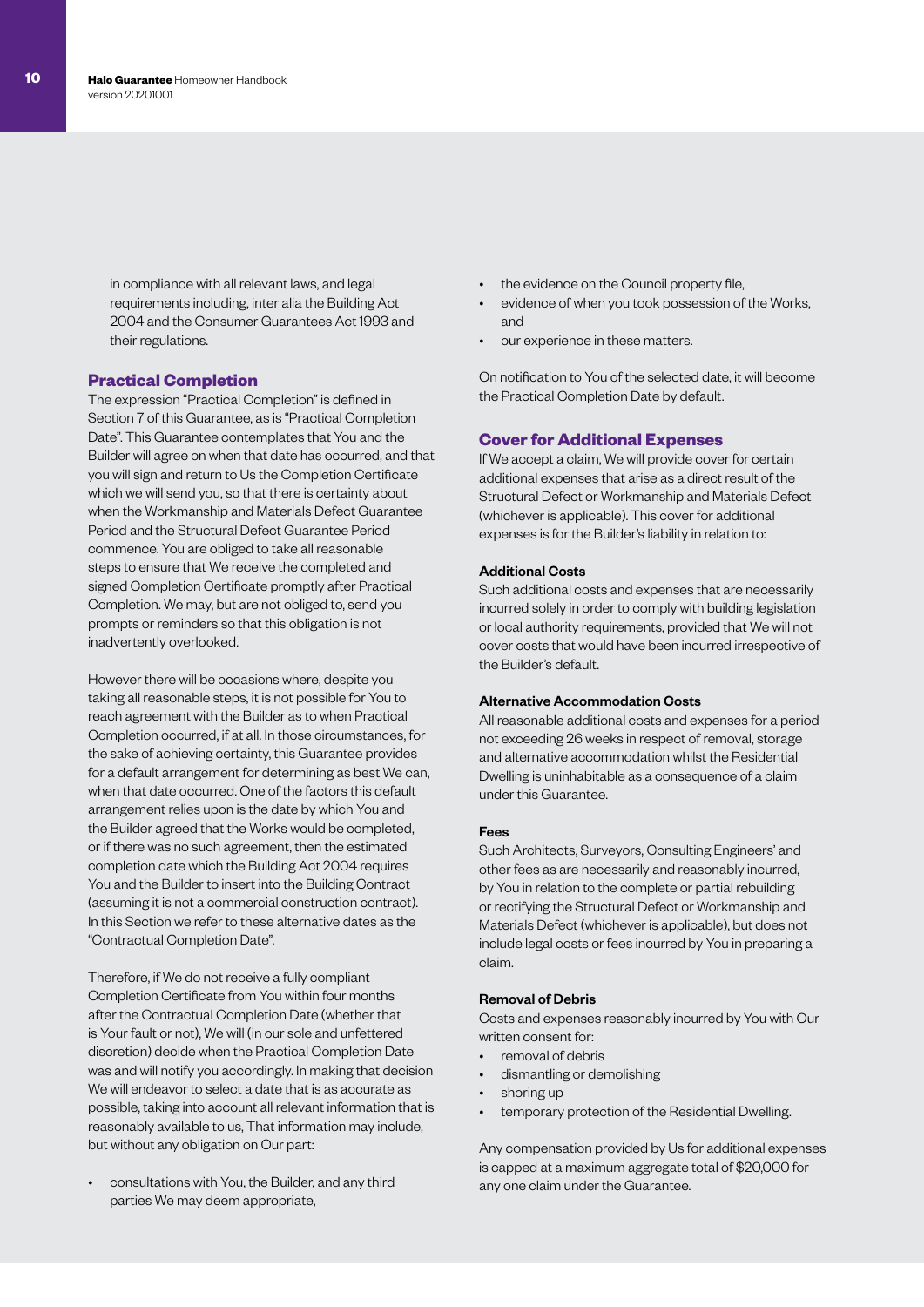#### **Spec and Builder-Owned Homes**

We will accept applications for Guarantees covering Residential Dwellings that are owned or part-owned by the Builder or by anyone who effectively controls the Builder (such as a majority shareholder or Director of a building company) - including Residential Dwellings that are intended to serve as their home, Residential Dwellings that are built for the purpose of resale such as "spec homes", and portable or modular Residential Dwellings constructed off-site – but only on the following conditions:

- the Builder must have provided to Us the same information (as near as can be achieved) and at the same time, as if the Residential Dwelling was owned by an independent third party who had applied for a Guarantee in respect of the Works, so that We are alerted to the fact that the Works are due to commence and a Guarantee will be applied for when permitted under the following paragraph
- once the Building Site has been sold (whether before, during or after construction) or ownership of the

portable or modular building has transferred to the purchaser, the new owner must submit an application for a Guarantee

- assuming the Guarantee is confirmed (which will be at Our sole discretion), it will only be for the benefit of the new owner (and any successors in title until the expiry of the Structural Defect Guarantee Period) and it will only be for the residual time left to run (if any) under the Workmanship and Materials Defect Guarantee Period and the Structural Defect Guarantee Period
- in the case of a portable or modular building the Practical Completion Date will be determined in accordance with the provisions of this Guarantee but will not be any earlier than the date when it has been installed on its destination site
- portable or modular Residential Dwellings constructed off-site do not include buildings which have been previously permanently located at another site, and then relocated to a new site

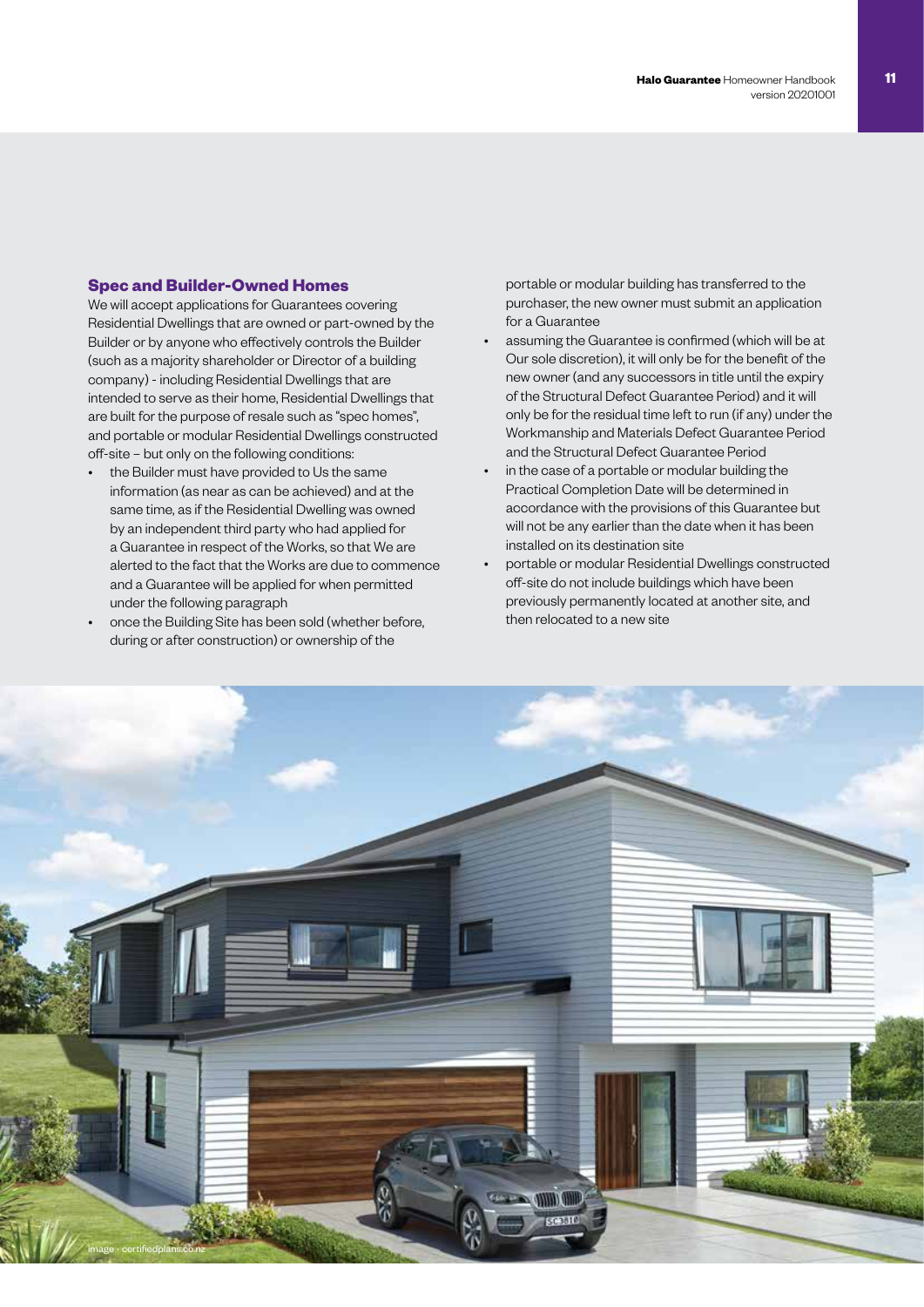### **SECTION 4 What is not covered?**

The following items are excluded from the Guarantee and We will not provide any cover for any claim arising from or in connection with these items:

#### **Associated Works**

Any Structural Defect or Workmanship and Materials Defect (whichever is applicable) to landscaping, fencing, driveways or paths, patios or similar land improvements, swimming pools, spa pools or sauna, main supply services or drains supplied by a public utility, septic tank systems or septic farms or solar or wind electrical generating systems.

#### **Owner Delay**

Any additional damage caused by a delay on Your part in notifying both Us and the Builder of a fact or circumstance giving rise to a possible claim under this Guarantee.

#### **Damage Outside of The Works**

Damage due to, or arising out of, any defect in the design, workmanship, materials or components of the Residential Dwelling which do not form part of the Works or the Sub-Works (as applicable).

#### **Defects discoverable at Practical**

#### **Completion**

Any defect that was or should reasonably have been identified at Practical Completion of the Works.

#### **Errors or Omissions in Design or Engineering Work**

Any defect due to errors or omissions in the design or engineering work where such work was carried out by a third party, whether or not such work was part of the Works.

#### **Fines and Penalties**

Fines, penalties, or liquidated damages.

#### **Force Majeure Events**

Any Structural Defect or Workmanship and Materials Defect (whichever is applicable) that results from some cause beyond the Builder's reasonable control, such as subsidence, settlement, heave or landslip (unless such loss or damage is as a result of a defect in the workmanship, materials or components of the Works) or anything else commonly known as an "Act Of God".

#### **Fraud**

Any loss which results from any fraudulent act(s) of the Builder.

#### **Guide to Acceptable Tolerances**

Any defect that falls within the Guide to Acceptable Tolerances.

#### **Indirect or Consequential Losses**

Losses which do not result directly from a defect unless expressly stated in this Guarantee. For example, We will not be liable for costs arising from inconvenience or distress; loss of enjoyment; consequential losses of any kind; loss of use; loss of income or business opportunity; legal costs or expenses arising either directly or indirectly as a result of the events or circumstances that led to the defect.

#### **Neglect, Deterioration or Wear and Tear**

Loss, damage, or deterioration due to:

- your neglect or failure to carry out normal or specific maintenance.
- wear and tear, normal deterioration caused by aging process or otherwise, normal dampness, condensation or shrinking, change in colour, texture, opacity, staining or cosmetic blemishes to any element of the Residential Dwelling.
- the inability to match materials, colours or finishes in remedial works or between remedial works and existing works when remediation is being, or has been undertaken, including remediation undertaken as a result of a claim under this Guarantee.

#### **Non-Agreed Remedial Work**

Any work to correct a defect which is undertaken without Our consent, other than such work as is necessary to prevent further damage as set out in Section 5 – Claims Conditions of this Guarantee.

#### **Non-Approved Builders**

Any Structural Defect or Workmanship and Materials Defect due to, or arising out of Works that are undertaken or completed by a Builder who is not an Approved Builder, unless agreed to in writing by Us.

#### **Non-Defect Disputes**

Any dispute between the Builder and the Owner that does not directly relate to either a Workmanship or Materials Defect or a Structural Defect, such as disputes concerning delays or alleged overcharging.

#### **Not the Builder's Responsibility**

Anything that is not the Builder's responsibility under the Building Contract OR has been arranged or paid for directly by You, including any work, services, materials or chattels.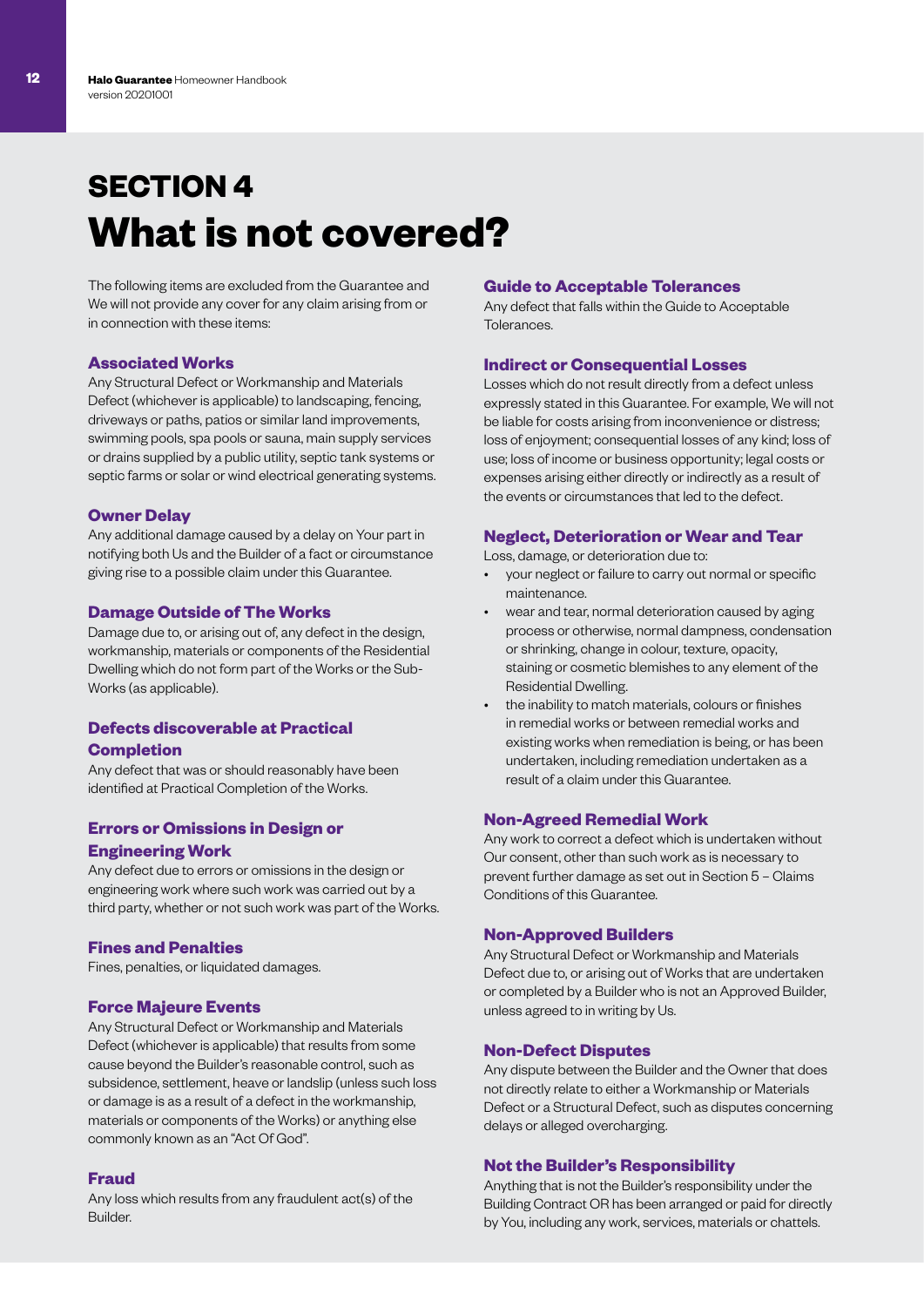#### **Personal Injury**

Any costs, losses, expenses or damages for death, bodily injury, disease, illness or injury to mental health.

#### **Relocated Buildings**

Buildings which have been previously permanently located at another site, and then relocated to a new site.

#### **Significant Variations**

Variations to the Building Contract totalling more than 10% (ten per cent) of the Contract Price, unless expressly agreed to by Us in writing.

#### **Toxic Mould**

The removal or rectification of any Pathogenic Organisms including bacteria, yeasts, mildew, viruses, fungi, mould or their spores, and any damage resulting from them, unless it is covered by the weathertightness extension of the Structural Defect cover.

#### **Use of Non-Compliant Materials**

Where You agreed or directed the Builder to use materials that are or should reasonably have been suspected of being:

- non-compliant with the appropriate New Zealand standards including secondhand or recycled materials and/or other non-approved materials
- unsuitable for the particular function for which they have been applied, or contrary to the manufacturer's or supplier's recommendations

#### **Wilful Acts**

Any defect or damage whatsoever caused by any act of either Yourself or any other party acting on Your behalf.

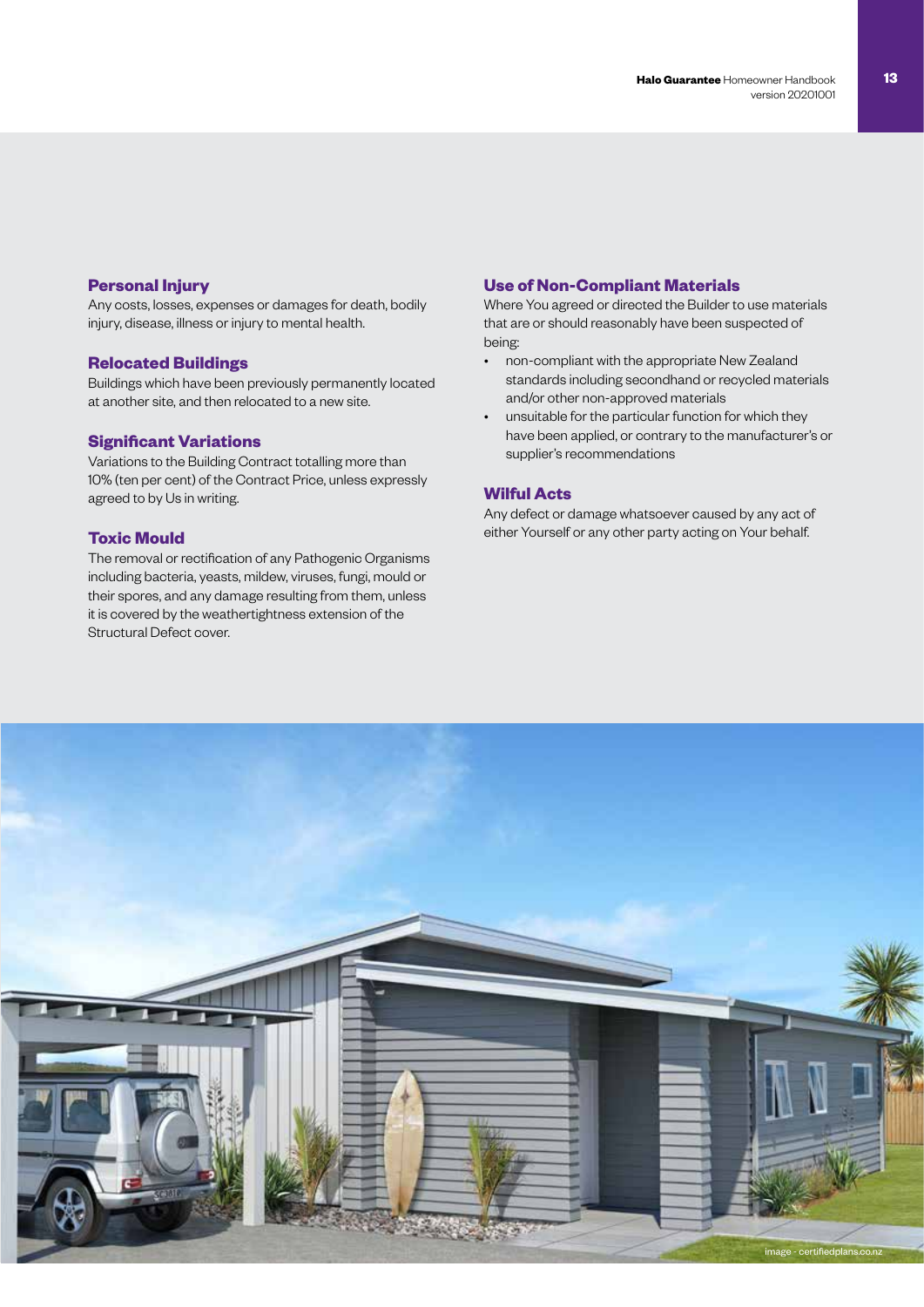### **SECTION 5 Making a claim**

#### **Making a Claim**

You must notify the Builder in writing as soon as You become aware of any issue with the Works or the Sub-Works (as applicable) that you consider may be a Structural Defect or Workmanship and Materials Defect. After You have contacted the Builder, You must promptly notify Us that You have discovered an issue that may give rise to a claim under this Guarantee and confirm that You have informed the Builder.

If the Builder:

- refuses to fix the Structural Defect or Workmanship and Materials Defect: or
- has not completed the required remedial work within 90 days of being notified by You of the Structural Defect or Workmanship and Materials Defect then, You may make a claim under this Guarantee.

Any claim under this Guarantee must be notified to Us in writing at: Halo Guarantees Limited, PO Box 13415, Tauranga Central, Tauranga 3141; or claims@halo.nz

Unless we consent in writing to an extension of time to lodge a claim, We will not be liable to provide any cover or pay any compensation under this Guarantee if You do not lodge a claim under this Guarantee within 120 days of when you became aware or should have become aware of the circumstance that gave rise to a claim.

#### **Claim Conditions**

In the event You lodge a claim under this Guarantee, You must:

- comply with all of Our reasonable directions, and take reasonable precautions to avoid or minimise the claim.
- not undertake any remedial or rectification works without Our written consent, unless such works are necessary to avoid or minimise the claim
- provide Us, or any Approved Builder nominated by Us, reasonable access to the Building Site to inspect and/ or carry out remedial work

#### **How We Resolve Claims**

If We do not accept Your claim, We will notify You of our reasons for declining Your claim.

If We accept Your claim, We will notify You that Your claim is accepted and We will tell the Builder to repair, replace or rectify the Structural Defect or the Workmanship

and Materials Defect (whichever is applicable) within a specified Remedial Period that We in our sole opinion consider reasonable in the circumstances.

If the Builder refuses or fails to fully repair, replace or rectify the Structural Defect or the Workmanship and Materials Defect (whichever is applicable) within that Remedial Period (or any reasonable extension of that Remedial Period that We in our sole discretion consider reasonable in the circumstances), You must notify Us no later than 30 days after the date the Remedial Period ended.

We will then either arrange an Approved Builder to rectify the Structural Defect or the Workmanship and Materials Defect (whichever is applicable) OR We will pay You the reasonable value of the damage You have incurred (not exceeding the maximum monetary limits set out in section 2 of this document).

It is at Our absolute discretion whether We decide to arrange an Approved Builder to rectify the Structural Defect or the Workmanship and Materials Defect (whichever is applicable) or pay You compensation for the loss you have incurred.

#### **Recoveries From Third Parties**

Once We resolve Your claim, We may wish to recover from a person or organisation some or all of the amounts We have paid You or an Approved Builder. By making a claim under this Guarantee, You agree that We can, take over Your legal rights and remedies against anyone who is responsible for the portion of the Works, which lead to Your claim. If We choose to do this, We will be responsible for all costs incurred in pursuing a recovery of costs We have paid.

You must fully co-operate with Us and give Us any assistance We need to help Us to recover some or all of the costs We have incurred in resolving Your claim.

#### **Our Rights**

In the event of any occurrence which might give rise to a claim under this Guarantee, We and Our agents shall be entitled to enter the Building Site in order to carry out remedial work. If such permission is unreasonably withheld, We may decline Your claim, even if We previously accepted it.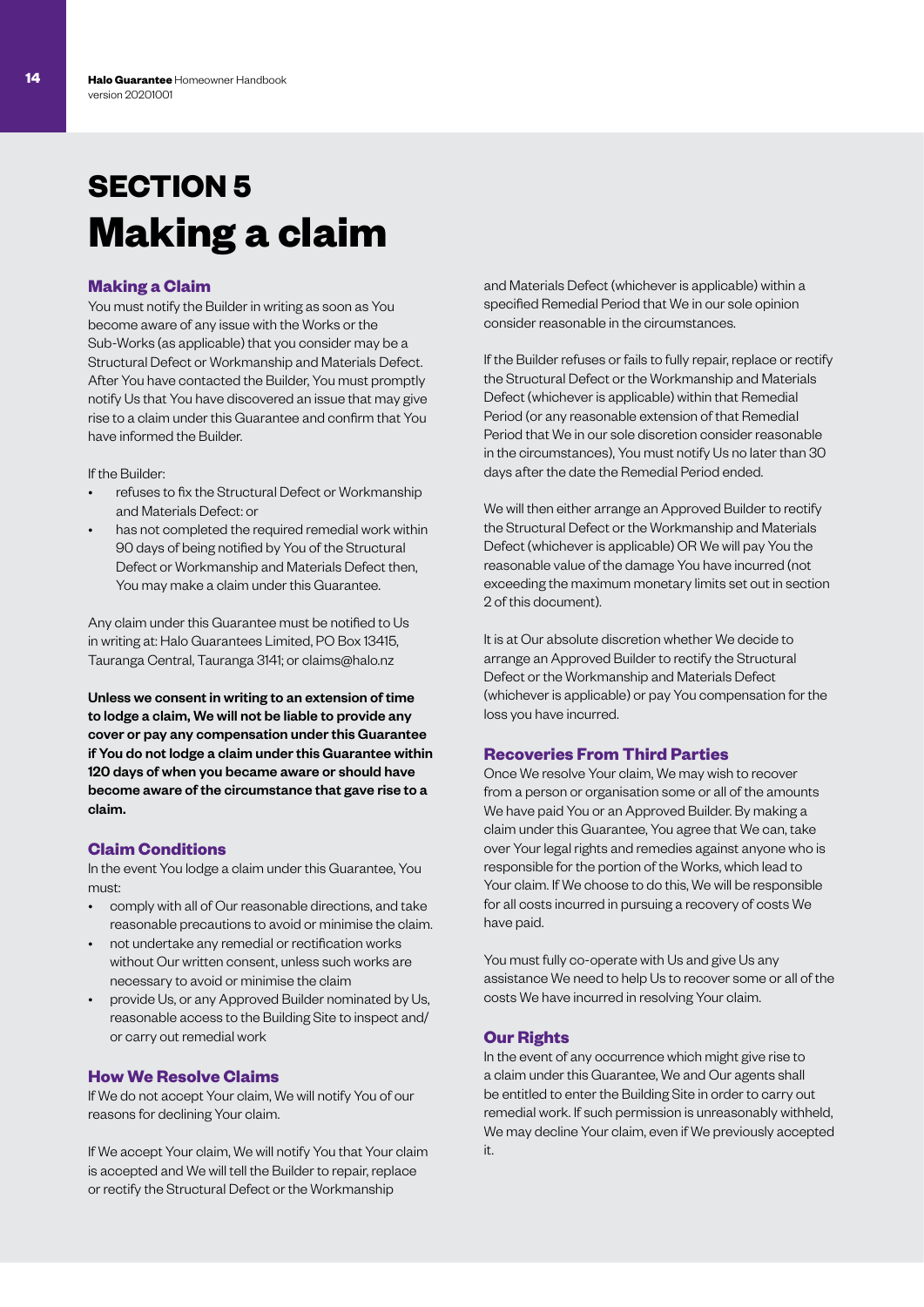### **SECTION 6 General Terms**

#### **Access to Information**

You must provide Us with any information We require to assess a claim. This includes but is not limited to:

- any settlement or arrangement you have made with the Builder
- payments You have made under the Building Contract.
- any written communications with the Builder or its representatives
- any decision, expert opinion or determination made by a referee, arbitrator, adjudicator and/or third party expert

Failure to provide Us with such information within a reasonable timeframe of it being made available to You and being requested by Us, may result in Us rejecting a claim. This is whether or not such claim was previously accepted.

#### **Agency**

The Builder is not an agent of Halo Guarantees Limited for any matter relating to this Guarantee.

### **Breach of terms and conditions of**

#### **Guarantee**

If You do not promptly comply with any of the terms and conditions of the Guarantee and such delay or non compliance prevents Us from efficiently dealing with any matter connected to your claim, We may decline the claim. This is the case even if We previously accepted that claim.

#### **Cancellation of the Building Contract**

This Guarantee is intended to protect You if the Builder cannot or will not honour the Builder's obligations after the Works are practically completed. However sometimes disputes emerge during the course of the Works and either You or the Builder decide that it is better to part company before Practical Completion occurs. In that event one or both of you may want to cancel the Building Contract and You will most likely want to engage another contractor to complete the Works. These are the rules that apply in those circumstances.

If You want to cancel, assign or novate the Building Contract so that You can engage another contractor (the "Substitute Builder") to complete the Works, You must first notify Us and obtain Our prior written consent, otherwise the Guarantee will be cancelled. It will be at our discretion whether We elect to continue to cover the Works, and if We do elect to do so, the Substitute Builder must be an Approved Builder who is satisfactory to us in all respects, and You must obtain Our prior written consent to the

engagement of that Approved Builder before you do so.

If either the Builder, or a Receiver, Liquidator, Administrator or Manager of the Builder has validly cancelled the Building Contract, the Guarantee will be cancelled. In that event, We will refund the Guarantee Fee to the person who paid it to us.

#### **Cancellation of Guarantee**

Where this document states that Your Guarantee will be cancelled on the occurrence of certain actions or events, the Guarantee will automatically be cancelled and will be deemed to be cancelled even if no notice of cancellation has been sent to You in writing. We will not be liable for any claims under the Guarantee (whether existing or otherwise) on cancellation.

Where this document states that Your Guarantee may be cancelled on the occurrence of certain actions or events, We have the right to decide whether to cancel Your Guarantee and We will notify You of Our decision. We will not be liable for any claims under the Guarantee (whether existing or otherwise) on cancellation.

#### **Claim Covered by Insurance or Indemnity**

Where a claim under this Guarantee relates to any circumstance that is also covered by any insurance policies or indemnity agreements, then this Guarantee will only provide cover for the Builder's liability in excess of the amount which the Owner is entitled to under the other insurance policies and/or indemnity agreements.

#### **Contract Privity**

For the purpose of section 12 of the Contract and Commercial Law Act 2017, the provisions in this Guarantee are intended to create obligations enforceable by any subsequent owner of the property whose name is registered on the certificate of title to the property on which the Works are carried out, notwithstanding that they are not parties to this Guarantee.

#### **Disputes between You and the Builder**

If there is an unresolved dispute between You and the Builder, We can refuse to accept a claim under the Guarantee until the dispute has been resolved. Generally this will require You and the Builder to follow the dispute resolution process set out in the Building Contract, unless We are satisfied and agree in writing that the dispute may be or has been resolved in some other manner.

#### **Disputes between You and Us**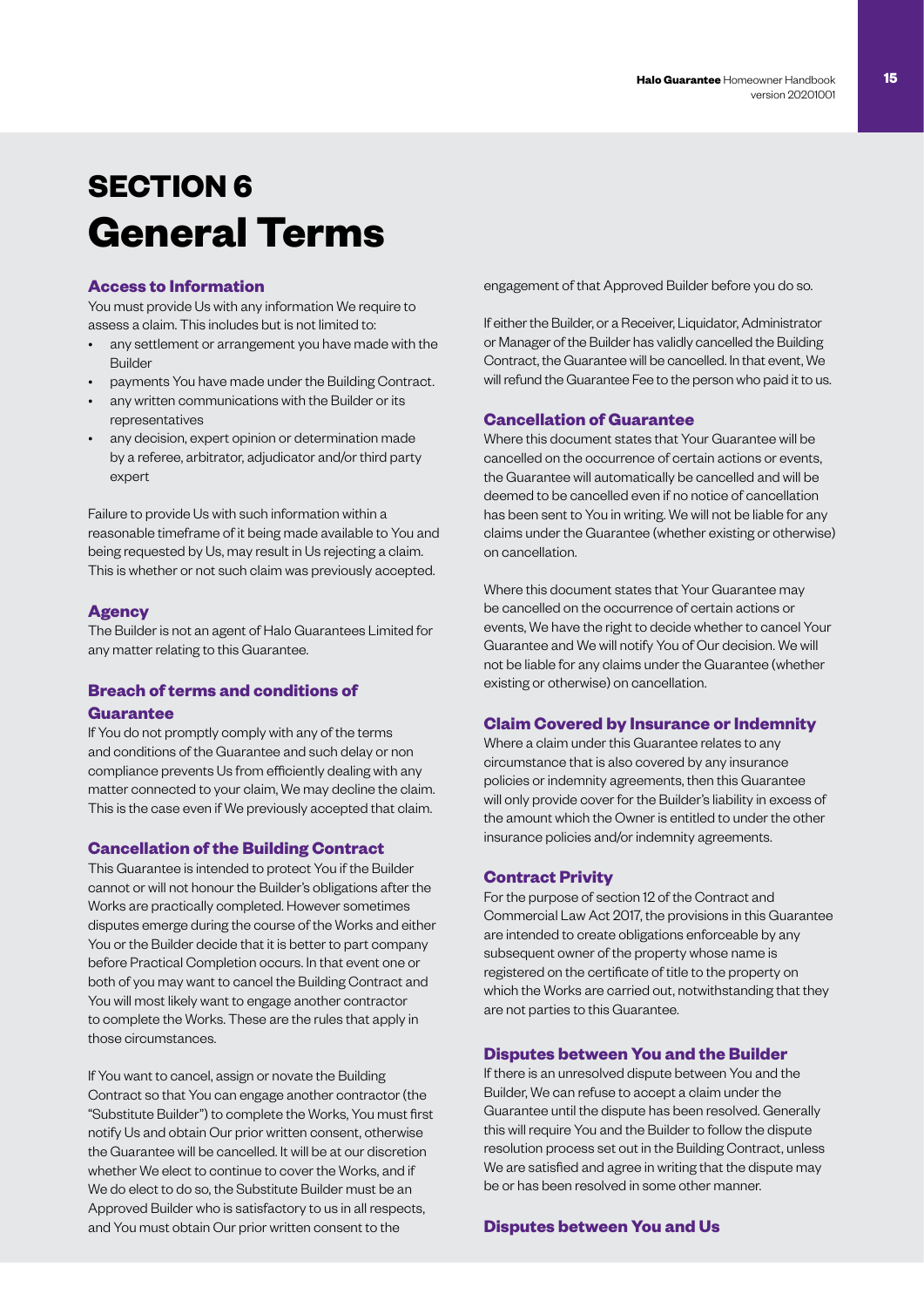If You disagree with decisions We make in relation to this Guarantee, including (but not limited to) a decision to decline a claim or the value of a claim, You must notify Us within 10 days of being told of Our decision. On notification of the dispute both parties must meet together or otherwise communicate with each other and attempt to resolve the dispute in good faith through negotiation. After 10 days, if the dispute has not been resolved by negotiation, the parties may agree to attempt to resolve it by mediation. Mediation will not be compulsory unless both parties agree to it, and that agreement may be revoked by either party at any time up until 7 days before the scheduled date for the mediation. The parties will share the mediator's fees and expenses equally and meet their own costs. If the parties cannot agree on a mediator within 7 days of the agreement to mediate, then either party may request the President or relevant nominating officer of the Arbitrators' & Mediators' Institute of New Zealand Inc ("AMINZ") or of LEADR (NZ) Inc. to select a mediator.

If the dispute has not been resolved within a month of the dispute arising, and there is no agreement to mediate currently in force and being actively pursued, then the dispute will be resolved as follows:

In the event of a dispute about the value of a claim:

• by a registered quantity surveyor engaged by Us to decide the value of the claim

In the event of any other dispute, by:

- adjudication before a Disputes Tribunal under the Disputes Tribunal Act 1988; or
- arbitration under the Arbitration Act 1996

#### **Fraudulent Claim Clause**

If You make any claim knowing the same to be false or fraudulent, as regards the value or otherwise, this Guarantee will be cancelled and any claim under this Guarantee will be forfeited.

#### **Law and Jurisdiction**

This Guarantee shall be governed by the laws of New Zealand and subject to the exclusive jurisdiction of the courts of New Zealand.

#### **Limitation on Liability**

We are not liable for any claim under the Guarantee if the Works or the Sub-Works (whichever is applicable), in relation to the claim, do not have any required building, resource or similar consents.

Our liability is limited to the maximum monetary limits of cover under the Guarantee set out in section 2 of this document.

If You are in breach of any of Your obligations under the Building Contract, We will not be liable for any claim made under this Guarantee.

#### **Notices**

Any notice may be delivered to: Halo Guarantees Limited PO Box 13415, Tauranga Central, Tauranga 3141 or applications@halo.nz

#### **Owner**

The postal address provided in the Guarantee Application Form or Guarantee Schedule; or

The email address provided in the Guarantee Application Form or Guarantee Schedule; or

In the case of any subsequent owner of the property, the address of the property on which the Works were carried out.

If no postal address or email is provided by the Owner, the notice may be delivered to the last known place of residence or business of the Owner.

A notice given by a party is deemed to be received;

- if it is personally delivered, when delivered; or
- if it is posted, 3 working days after posting; or
- if it is sent by fax, on production of a transmission report (by the machine from which the fax was sent) that indicates that the fax was sent in its entirety; or
- if it is sent by email, when the email leaves the communications system of the sender, provided that the sender does not receive any error message relating to the sending of email

#### **Privacy**

The Owner authorises Halo Guarantees Limited and/or its representatives to obtain from any other third party, personal information they consider relevant for the purpose of the Guarantee.

The Owner authorises Halo Guarantees Limited and/ or its representatives to disclose to any other third party, personal information obtained from the Owner or any other third party for any purpose in relation to the Guarantee.

The Owner has rights to access and can request correction of their personal information. To exercise these rights the Owner should contact Halo Guarantees Limited on the contact details given on the first page of this document.

#### **Sanctions**

We shall not provide any benefit under this Guarantee to the extent of providing cover, payment of any claim or the provision of any benefit where doing so would breach any sanction, prohibition or restriction imposed by law or regulation.

#### **Waiver**

A failure or delay to exercise any of Our rights or remedies under this Guarantee cannot be taken as a waiver of that right or remedy.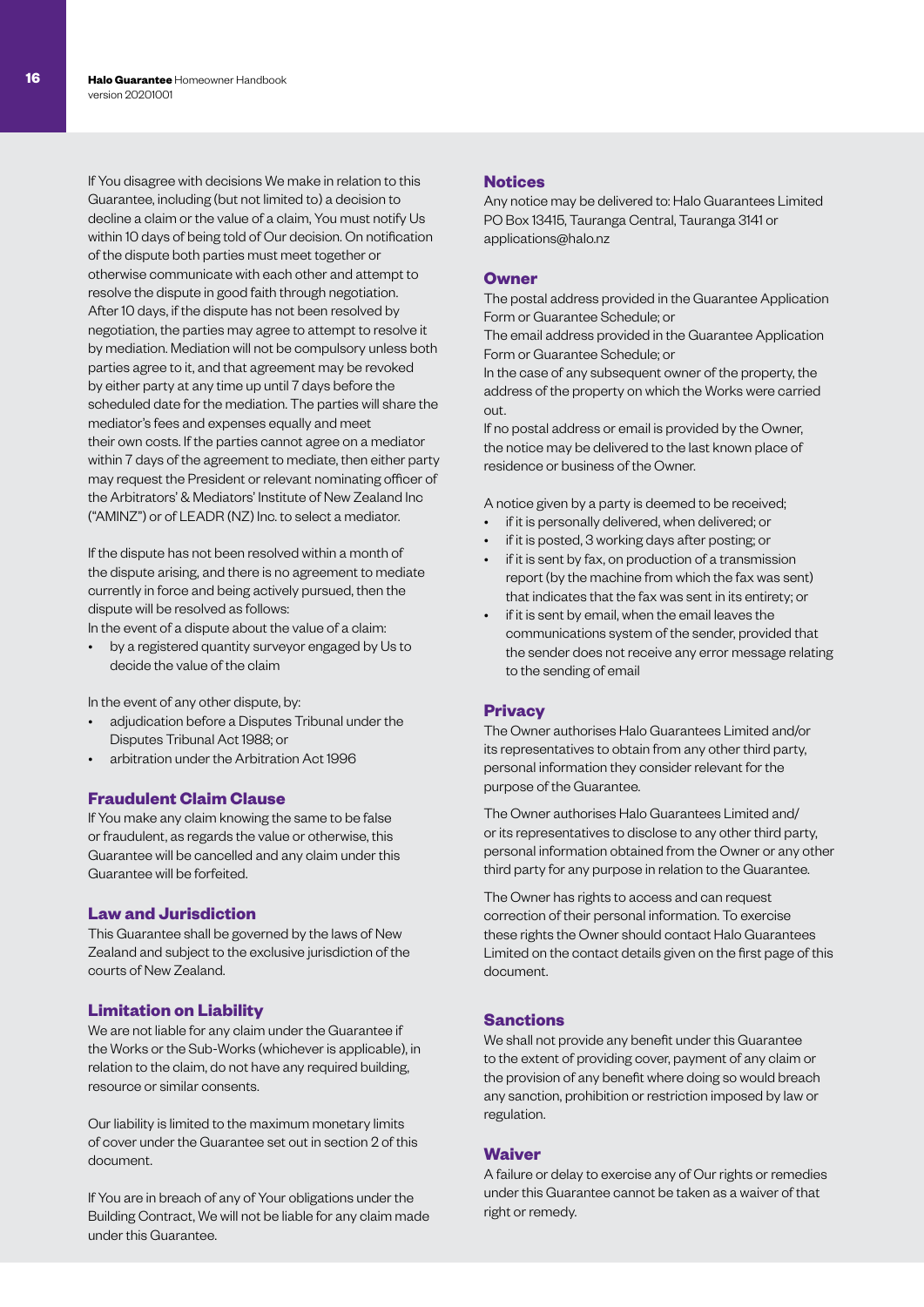### **SECTION 7 Definitions**

#### **Approved Builder**

A Builder who is a current Business Member of the New Zealand Certified Builders Association Incorporated.

#### **Builder**

The entity named in the Guarantee Application Form or Guarantee Schedule (whichever is applicable) in its capacity as either head contractor or sub-contractor to the head contractor.

#### **Building Code**

The New Zealand Building Code as set out in Schedule 1 of the Building Regulations 1992 including subsequent amendments and Regulations made in substitution for them.

#### **Building Consent**

The building consent issued by the relevant authority under the Building Act 2004 for the Works.

#### **Building Contract**

The contract entered into between You and the Builder for the carrying out of the Works.

#### **Building Site**

The land where the Works will be undertaken or the Residential Dwelling will be erected.

#### **Completion Certificate**

The certificate sent by Halo Guarantees Limited to the Owner that must be completed and signed by the Owner when the Building Work has achieved Practical Completion.

#### **Code Compliance Certificate**

The certificate issued by the local authority on the completion of the Works that certifies compliance with the Building Code.

#### **Contract Price**

The amount shown in the Guarantee Application form or Guarantee Schedule (whichever is applicable), as the amount anticipated to be paid for the Works, excluding

any fees or other expenses payable to parties other than the Builder.

#### **Guarantee**

The Halo 10-Year Residential Guarantee provided in the terms and conditions of this document.

#### **Guarantee Application Form**

A completed Guarantee Application form signed by the Owner in hard copy form and accompanying the terms and conditions of the Guarantee sent to Halo Guarantees Limited.

#### **Guarantee Fee**

The cost of the Guarantee in accordance with the cost schedule in section 2 of this document or as otherwise notified by Halo Guarantees Limited.

#### **Guarantee Schedule**

The document named as the "Guarantee Schedule" that accompanies the terms and conditions of the Guarantee (if the Builder has made a request for guarantee on Your behalf) and names You and the Builder and specifies the Works covered.

#### **Guide to Acceptable Tolerances**

The "Guide to tolerances, materials and workmanship in new residential construction", issued by the Ministry of Business Innovation & Employment or any guide in substitution thereof that maybe issued from time to time, which is used to determine whether a particular issue is deemed to be a Defect and sets out a reasonable position on tolerances that a building professional would consider in determining whether a building element has been installed and/or constructed to an acceptable standard.

#### **Owner**

The person for whom, or entity for which, the Works are being carried out under the Building Contract, and named in the Guarantee Application form or Guarantee Schedule (whichever is applicable), and any subsequent owner of the property whose name is registered on the certificate of title to the property on which the Works are carried out.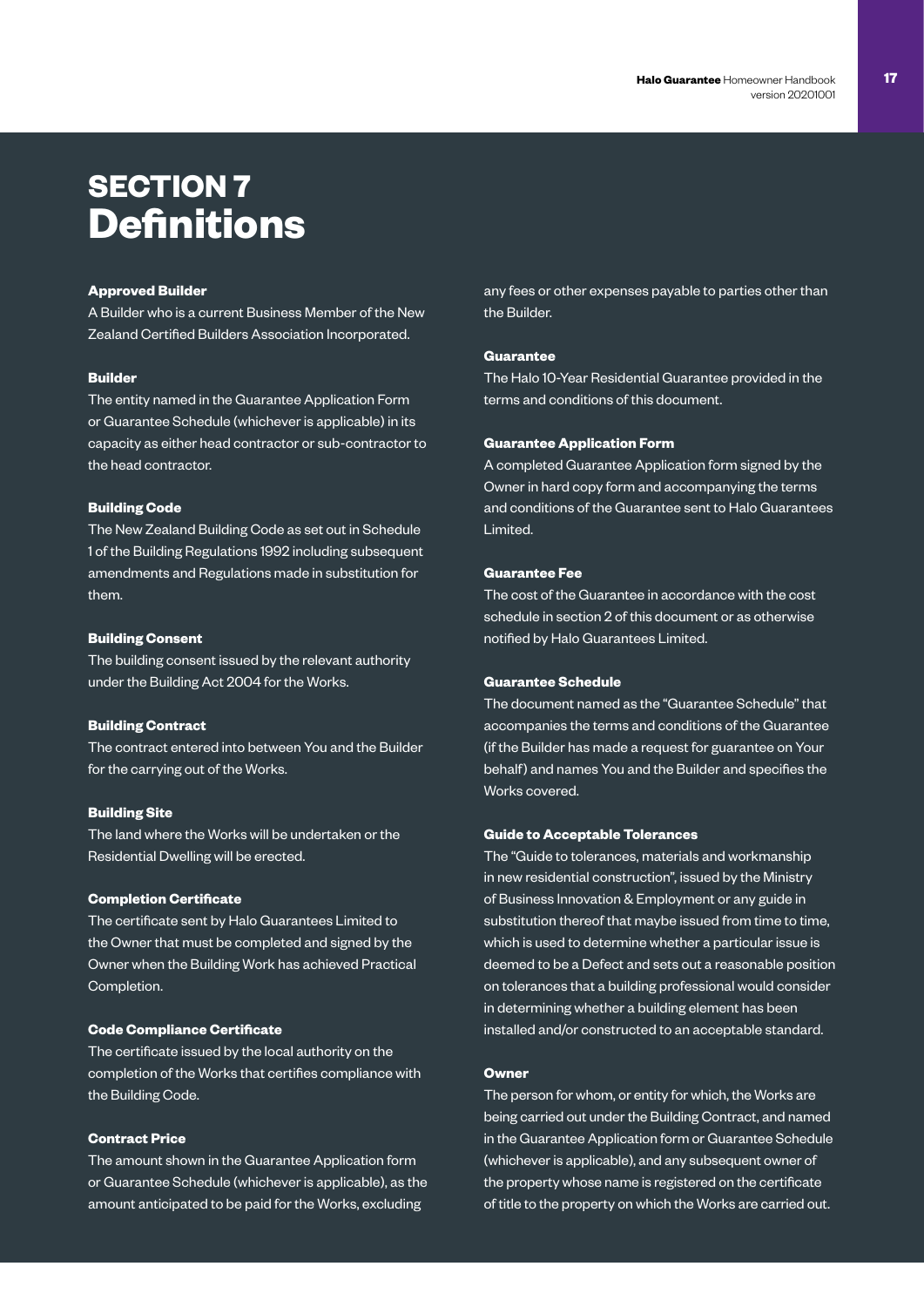#### **Practical Completion**

The point in time, and the stage in the progression of the Works, when the Works are so far advanced that the Residential Dwelling can effectively be used by the Owner for its intended purpose, notwithstanding that certain non-critical or aesthetic features are yet to be completed or minor omissions or defects are yet to be rectified.

#### **Practical Completion Date**

The date of Practical Completion as notified by You on the signed Completion Certificate, or, if the default provisions outlined in Section 3 of this Guarantee apply, then the default Practical Completion Date as selected by Us.

#### **Remedial Period**

The timeframe set by Us during which the Builder should carry out all remedial work required to fix the defect which is the subject of a claim that has been accepted by Us.

#### **Residential Dwelling**

- A building or part of a building that is used or intended to be used mainly for residential purposes, includes detached standalone buildings used in association with residential purposes, but excludes any building or part of a building in excess of (3) three stories, excluding any basement, unless agreed otherwise, in writing by Us.
- Any private services (water, gas, electricity, or sewage) associated with the Building Work, but excludes septic tank systems or septic farms, or solar or wind electrical generating systems.

#### **Structural Defect**

A structural defect is a defect that falls within the definition of Structural Defect given in section 3 of this document.

#### **Structural Defect Guarantee Period**

The period commencing from the Practical Completion Date and ending 10-Years after that date.

#### **Sub-Work(s)**

The workmanship and materials to be provided to Your head contractor by the Builder (and/or the Builder's subcontractors and suppliers) as described in the Building Contract and (if applicable) the relevant Building Consent, in connection with a Residential Dwelling, if the Builder is acting in the capacity of a subcontractor.

#### **We, Us, Our**

Halo Guarantees Limited.

#### **Work(s)**

The workmanship and materials to be provided by the Builder (and/or the Builder's subcontractors and suppliers) as described in the Building Contract and (if applicable) the relevant Building Consent, in connection with a Residential Dwelling.

#### **Workmanship and Materials Defect**

A workmanship and materials defect is a defect that falls within the definition of Workmanship and Materials Defect given in section 3 of this document.

#### **Workmanship and Materials Defect Guarantee Period**

The period commencing from the Practical Completion Date and ending 2 years after that date.

**You, Your, Yourself** The Owner.

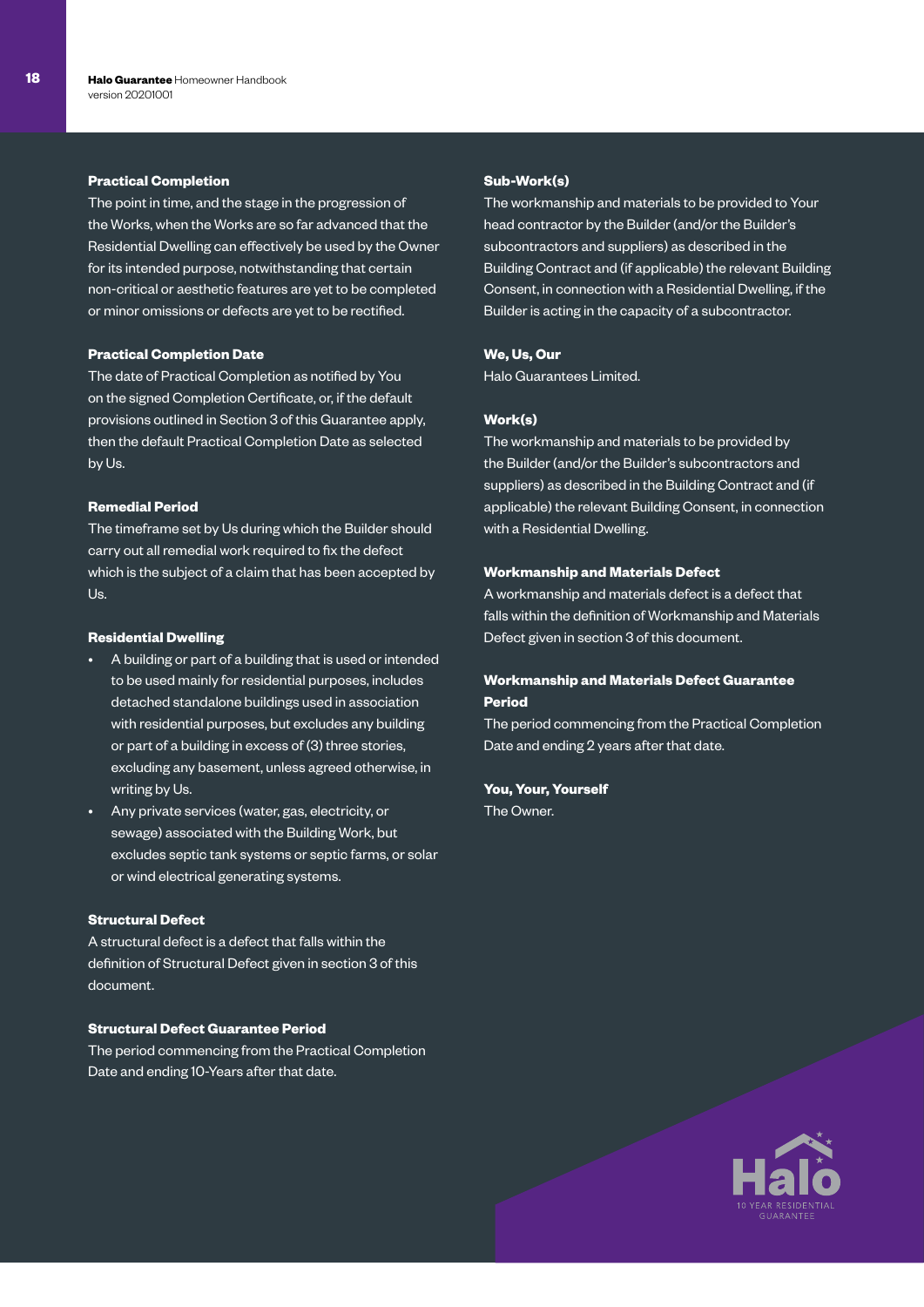### **Notes**

| - |
|---|
|   |
|   |
|   |
|   |
|   |
|   |